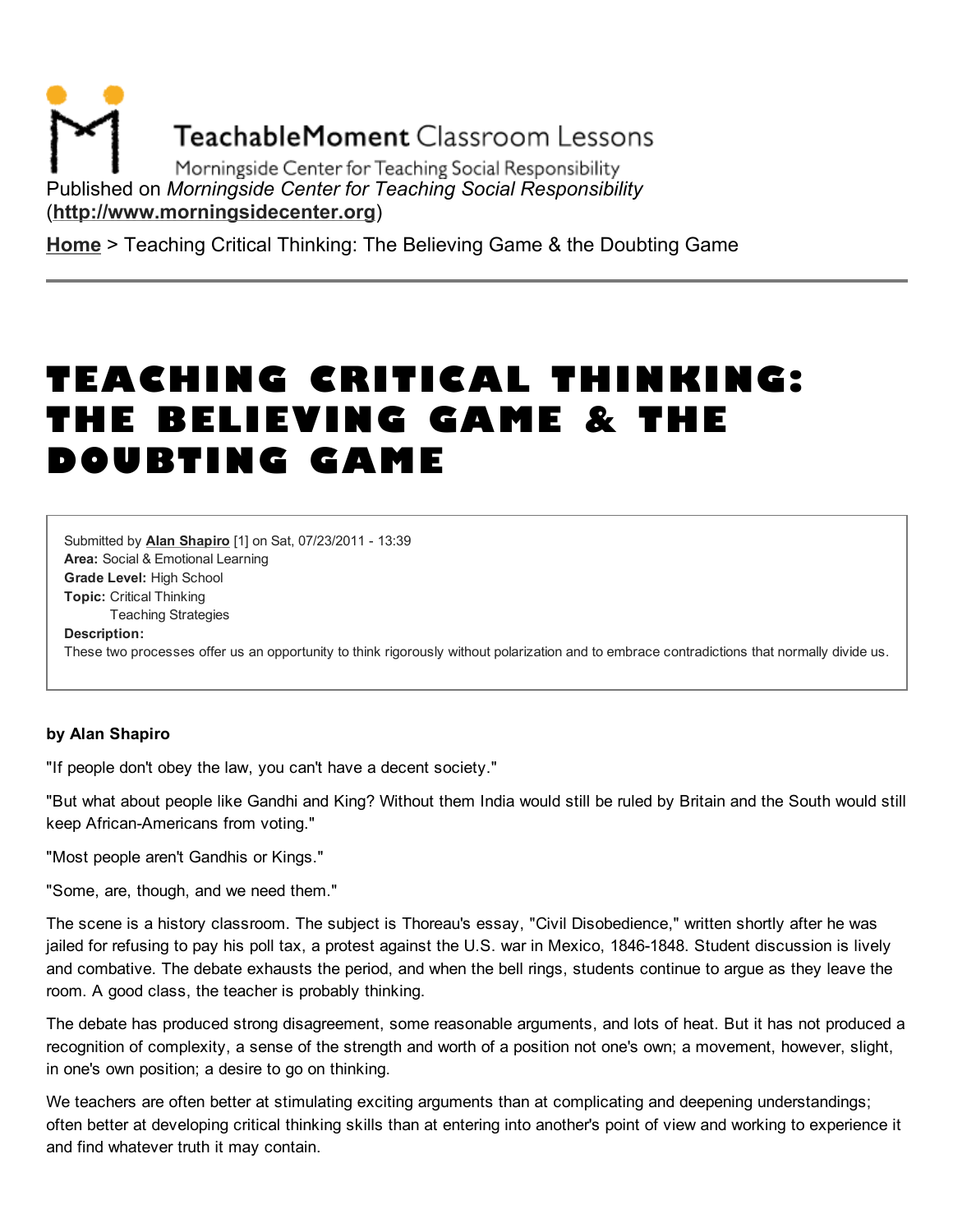The intellectual tradition of critical thinking Peter Elbow calls "methodological doubt," that is, "the systematic, disciplined, and conscious attempt to criticize everything no matter how compelling it might seem-to find flaws or contradictions we might otherwise miss." To complement methodological doubt, Elbow proposes "methodological belief," which he defines as "the equally systematic, disciplined, and conscious attempt to believe everything, no matter how unlikely or repellent it many seem-to find virtues or strengths we might otherwise miss."

Together, these two processes offer us an opportunity to think rigorously without polarization and to embrace contradictions that normally divide us. They can help us recognize that, as Elbow writes, "the truth is often complex and that different people often catch different aspects of it." They can also help us see that "certainty is rarely if ever possible and that we increase the likelihood of getting things wrong if we succumb to the hunger for it." (Peter Elbow, "Methodological Doubting and Believing: Contraries in Inquiry," in Embracing Contraries: Explorations in Learning and Teaching, N.Y., Oxford University Press, 1986.)

What follows is an approach to teaching critical thinking that includes a "methodological belief" process (the believing game) and a "methodological doubt" process (the doubting game). An excerpt from "Civil Disobedience" will be the takeoff point for an outline of how the two games might be used with students as they study any controversial issue. Starred items in the description of the doubting game refer to suggested lesson plans that follow the conclusion of the game. Teachers may find one or more of them useful when a close examination of some aspect of the question process seems desirable.

### FROM CIVIL DISOBEDIENCE

"Unjust laws exist: shall we be content to obey them, or shall we endeavor to amend them, and obey them until we have succeeded, or shall we transgress them at once? Men generally...think that they ought to wait until they have persuaded the majority to alter them. They think that, if they should resist, the remedy would be worse than the evil. But it is the fault of the government itself that the remedy is worse than the evil. It makes it worse. Why is it not more apt to anticipate and provide for reform?....If the injustice...is of such a nature that it requires you to be the agent of injustice to another, then, I say, break the law. Let your life be a counter friction to stop the machine.

"What I have to do is to see, at any rate, that I do not lend myself to the wrong which I condemn. As for adopting the ways which the state has provided for remedying the evil, I know not of such ways. They take too much time, and man's life will be gone....A man has not everything to do, but something; and because he cannot do everything it is not necessary that he should do something wrong....any man more right than his neighbors constitutes a majority of one already."

*-Henry David Thoreau*

# THE BELIEVING GAME

"Everyone agrees in theory that we can't judge a new idea or point of view unless we enter into it and try it out, but the practice itself is rare." *-Peter Elbow*

1. The teacher might introduce the believing game by making the following points to students:

You have probably noticed that when we consider controversial issues like anti-terrorist legislation and its effects on civil liberties or the Israeli-Palestinian conflict or our own personal conflicts, what may start as a discussion quickly can become a debate. We argue eagerly for our own opinions; we listen to opposing arguments mainly to find flaws and, when we do, interrupt and attack them. We are more interested in proving ourselves right, in winning the argument, than in considering seriously another viewpoint, in continuing to think. The idea behind the believing game is to suspend judgment, promote continued thought, open oneself to the strengths and values of a perspective with which one does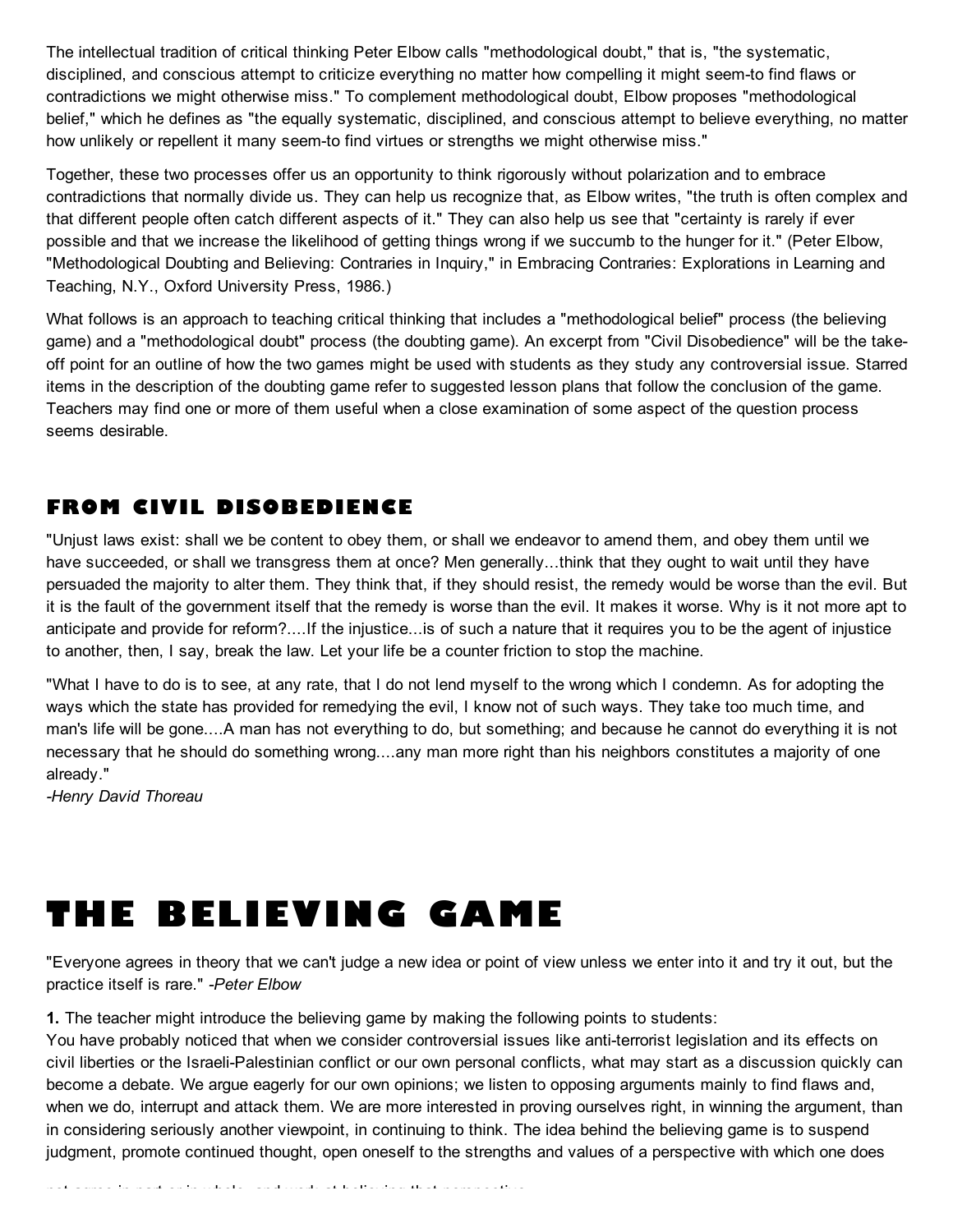not agree in part or in whole, and work at believing that perspective.

The believing game is the first step in a critical thinking process. In the second, the more familiar doubting game, we can ask probing questions, attack faulty logic, point out inadequate evidence, provide information that rebuts. A third step is to work toward judgment by integrating the insights gained by experiencing an idea from the inside and scrutinizing it from the outside.

2. It can be useful to ask students to write a short paragraph as an initial record of their thinking on the issue to be considered-in this case, civil disobedience. For example: Do you believe it is ever right, as a matter of conscience, to deliberately break a law you regard as unjust? Or perhaps: At one time in US history it was against the law to harbor a fugitive slave. Would you have broken that law? Why or why not?

3. Ask students to read or listen to the viewpoint they are to believe (in this case, the excerpt from "Civil Disobedience"). They need to work hard at believing as much of the argument as they can. If, as is likely, they disagree with Thoreau, they should ask themselves: What does he see that I don't? How could this argument possibly be right? What can I agree with? They should try to suppress the inclination to disagree.

4. Divide the class into small discussion groups for 10-15 minutes. Students are to make only statements that support Thoreau. They are not pretending or role-playing. They are finding and speaking from places in themselves that honestly connect with him. Elbow suggests they ask themselves such questions as: "What's interesting or helpful about the view?...What would you notice if you believed this view? If it were true? In what sense or under what conditions might this idea be true?" Tell students they should not make any negative or even challenging statements. An acceptable comment might be: "Going to church is very important for me. If it was against the law to practice my religion, I think I would do it anyway, even if secretly." Unacceptable would be: "I think it makes more sense to try to change a law than to break it."

5. When discussion flags-and it may after a short time the first time students play the believing game - the teacher can interrupt and ask that they now work at formulating questions in the believing mode. These must aim at clarification and invite fuller understanding and acceptance. Perhaps other members of the group can answer them. They must not be loaded, rhetorical questions. An acceptable one might be: "Can someone give me an example of an unjust law that ought to be broken"? Or, "I have a problem with what Thoreau calls 'being an agent of injustice to another.' Can anyone tell me what he means?" Unacceptable would be: "Isn't Thoreau just blaming the government? Don't we elect the government?"

6. The remainder of the period can be used to process the students' experiences. What success did they have? What problems? How did they deal with them? To what extent did the experience feel authentic? What did they notice about other students' statements and questions? Did the experience affect their point of view, even if only slightly? How? Or why not?

#### Conclusion:

Students will probably have difficulty in their first experience with the believing game. It may seem artificial, perhaps uncomfortable, even threatening. Under some circumstances, playing the game may challenge deeply held beliefs and the security that goes with them. If methodological belief, almost certainly an unfamiliar process for students, is to take hold and have a chance to produce worthwhile results, students need to experience it with some frequency. Have students play the believing game when a significant disagreement occurs in any class session. Play it when a student is reporting to the class or reading an essay on a controversial subject. Play it after students hear an outside speaker. Play it when a student offers a view that others find peculiar or even stupid. The teacher can interrupt the session for ten minutes' worth of believing. What does the student feel and see? Am I sure I understand? What values underlie this view? Which do I acknowledge as valid, as important? How can this point of view possibly be right?

Entering into and really experiencing unfamiliar or irritating points of view takes time and effort. But it invites listening, instead of arguing; it fosters empathy rather than antagonisms. It encourages an understanding that there can be competing truths, each of which has some value; that, as Elbow writes, "Certainty is rarely if ever possible and we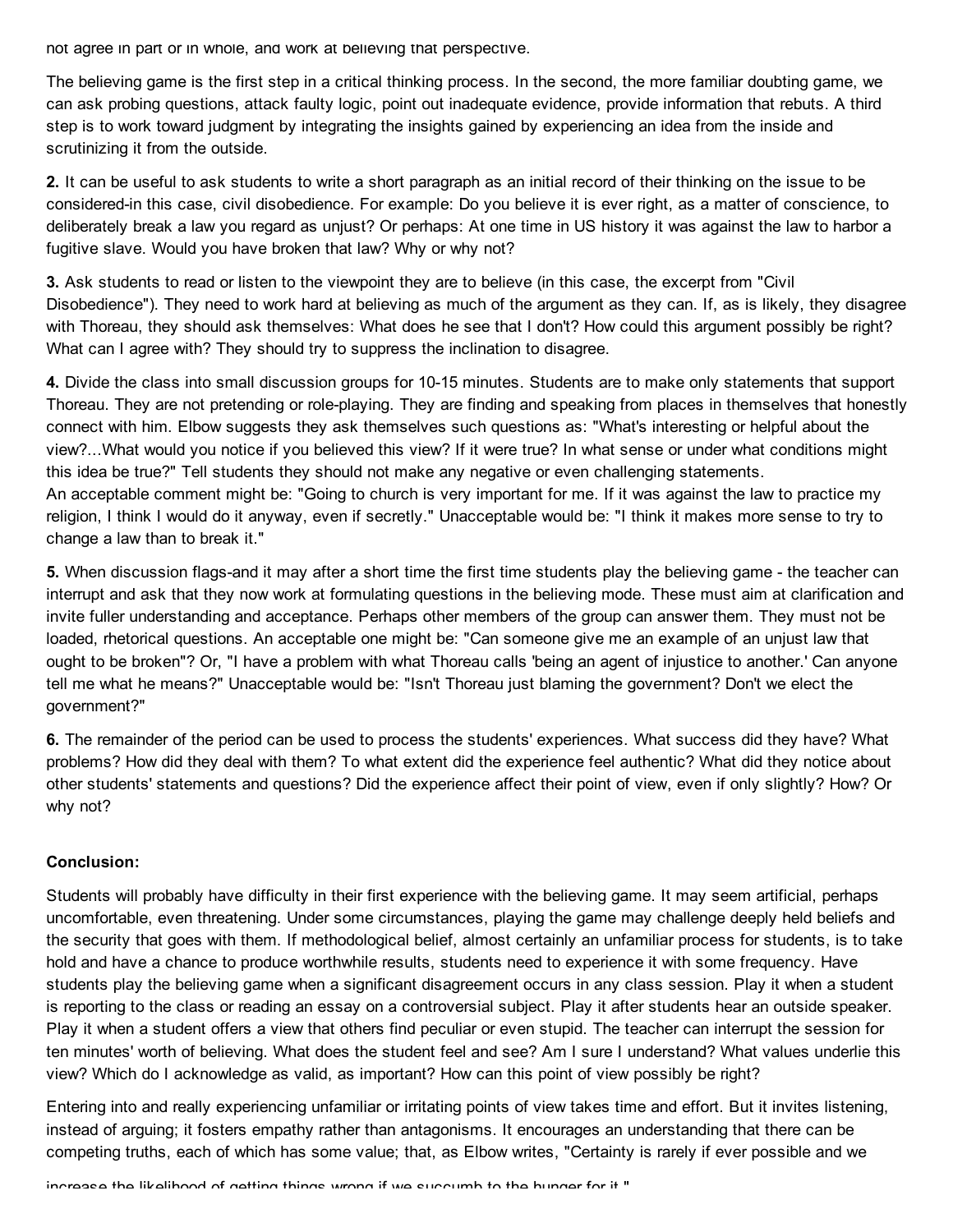## THE DOUBTING GAME

"Knowing and questioning, of course, require one another. We understand nothing except in so far as we understand the questions behind it." *-I. A. Richards*

1. A necessary complement to the believing game is the doubting game. Just as the former asks for a systematic, disciplined effort to believe a point of view no matter how unfamiliar or ridiculous it may seem, so the latter invites students to engage in a systematic, disciplined effort to inquire into or doubt a point of view no matter how familiar and reasonable it may seem. The doubting game begins with learning how to ask and to analyze questions. The subject may be an issue discussed in a history text, a bill being debated in Congress, any controversial issue, but in this case will be the excerpt from "Civil Disobedience."

2. The teacher can begin by inviting student questions about it, questions, which if answered well, might lead to a better understanding of civil disobedience, questions that will test its worth. Some sample questions students might ask:

- a. What is an unjust law?
- b. Is breaking the law ever justified?
- c. Why did Thoreau think the war against Mexico was unjust?
- d. What about our gun laws?
- e. Why does the US government take too much time to remedy unjust laws?
- f. What would happen to our society if everyone who thought a law was unjust broke it?
- g. How long was Thoreau in jail?

3. The next step is to analyze the questions to help students understand that: 1) clarity is vital; 2) questions are instruments of perception; the nature of a question helps to determine the nature of an answer; 3) some questions are better than others ("better," in this context, meaning more helpful in leading one to a fuller understanding of civil disobedience). The class should analyze their questions using the following criteria:

a. Do any questions require a strictly factual answer? (c) Where will the facts come from? Can you get information that enables you to answer with reasonable certainty? How do you know?

b. Do any questions call for an opinion? (a, b, e, f) Whose? Why?

c. Do any questions call for the definition of any words\* before they can be answered intelligently? (a) If so, how shall they be defined?

d. Do any questions contain assumptions (c, e) If so, are these assumptions reasonable to make? If they are not, how might the question be reworded?

- e. Do any questions call for a yes/no answer? (b) If so, what follow-up questions might be asked?
- f. Are any questions unclear? (d) If so, how shall they be reworded?
- g. Do any questions call for predictions? (f) Whose? Why?
- h. Are any questions useless for the inquiry? (g)

Rigor in the process of question analysis is essential. For example, question e makes a triple set of assumptions: that government officials are aware of unjust laws; that they eventually remedy them; that they take too much time doing so. Once students recognize such a set of assumptions they can be helped to develop other questions that might lead to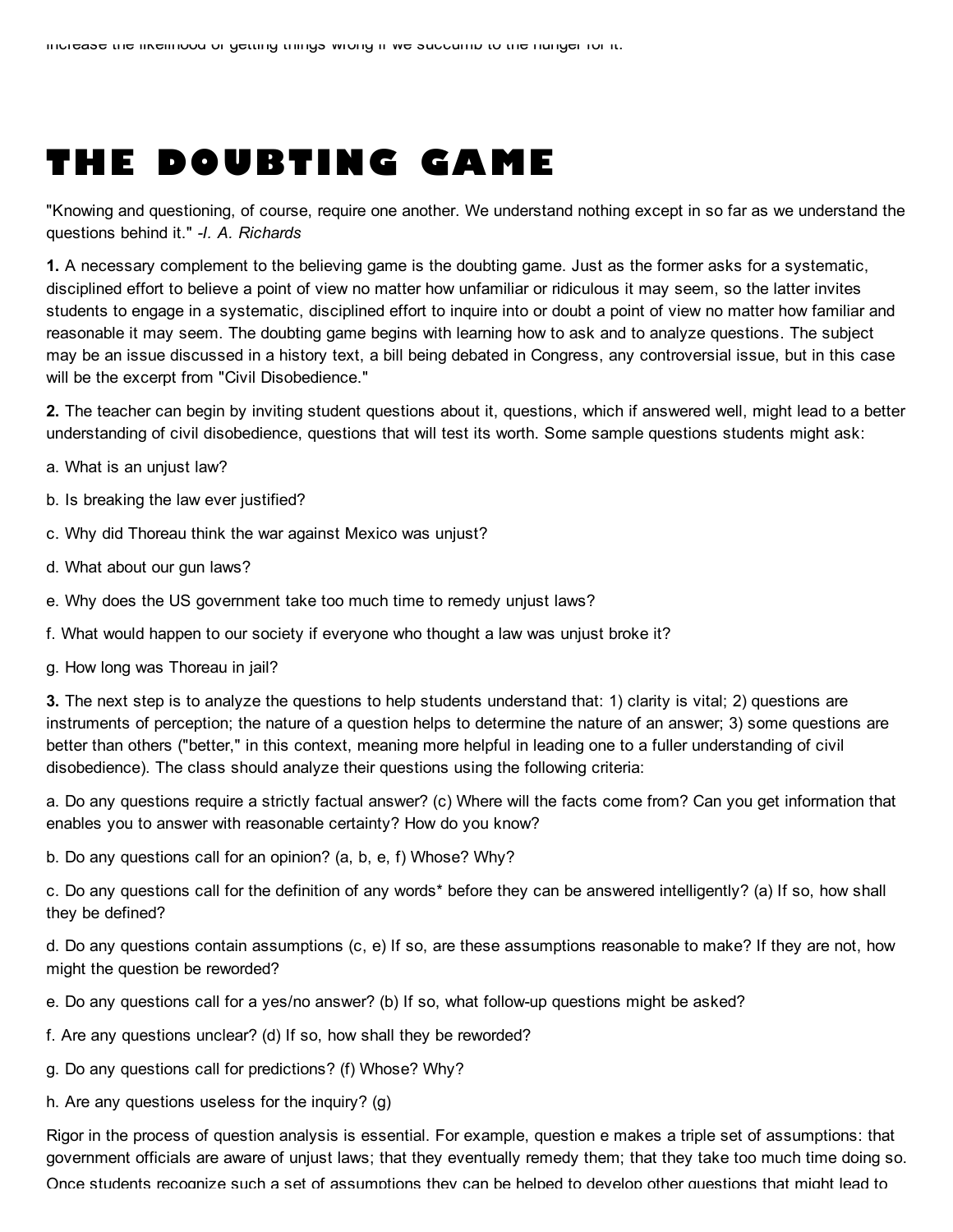worthwhile inquiry. For example:

Is there any law you know of that at least some US officials regard as unjust? If so, which officials and what law? (Students might know that Senators McCain and Feingold have sponsored legislation to correct what they regard as unjust campaign finance laws.) Have such officials done anything to remedy this situation? If so, what? If not, why not? What are some of the reasons they have not yet succeeded in changing the law?

Once students recognize such a set of assumptions they can be helped to develop other questions that might lead to

Obviously, pursuing answers to such questions will take time. Some of the answers will be factual; others will require facts and opinions, perhaps opinions of experts who know what it takes to get a law passed on campaign finance reform. That, in turn, raises questions about experts and expertness: What makes a person an expert on a subject? How can you know if the person has these qualifications? How can you know if the person has any bias you should take into consideration as you examine the person's views?

4. Having clarified the questions and determined which are most useful, the students can begin an inquiry. The teacher has several choices about how to proceed. One might be to assign common class readings bearing on the questions to be answered and then to discuss them with the class. A second could be to divide the class into groups, assigning each certain questions to be answered in a presentation to the class. Still another would be to assign questions to individual students. In any of these assignments an important consideration will be the amount and difficulty of work required.

5. Playing the doubting game is likely to have several byproducts:

(1) The students will find that their questions often generate still other questions;

(2) The process is likely to bring out not only information of the factual kind but also about attitudes and values. These, too, can be worth further examination and discussion;

(3) The teacher will also note what class work is necessary on a number of critical thinking skills. Do students distinguish between *factual and judgmental statements*\*? How well do they understand the process of *definition*\*? Are they clear about assumptions? How well do they identify central issues? What help might they need in determining the relevance and reliability of evidence?

Like the believing game, the doubting game requires repeated experiences if students are to become good questioners and inquirers. Experience with the two games need not focus only on current or historical issues. An English class can play the games with poems and novels; science classes can believe and doubt competing points of view on environmental issues; a mathematics class can do the same on the use of statistics to support differing opinions.

#### Integrating One's Thinking

Having believed, doubted, and investigated further, students can now work at integrating their thinking. Have the students' experiences opened possibilities for finding some common ground on an issue? Are they feeling and thinking somewhat differently than they were originally? How? Or why not? What does this mean for one's actions in a world where most social issues are complex and certainty about them is "rarely if ever possible"? Following a discussion of such questions and as a conclusion to their work, students can subject themselves and the issue they have examined to some written analysis. What was their opinion before they began the study? Have students take another look at what they wrote earlier. Are their answers to the questions any different now?

### \* DEFINING

*Introduction:* Are the men incarcerated at Guantanamo Bay prisoners of war? An answer depends upon how one defines "prisoners of war," and people can and do disagree about them. So what is the "real definition"? Since people are the only sources of word meanings, there is no "real meaning" to be found. This is true not only for such potentially controversial terms as "terrorist" and "freedom fighter" but also for such seemingly innocent words as "girl." Someone who says, "Come here, girl," may intend to be loving, sarcastic, contemptuous, or something else. It is not words that

have meanings but we who give them meanings.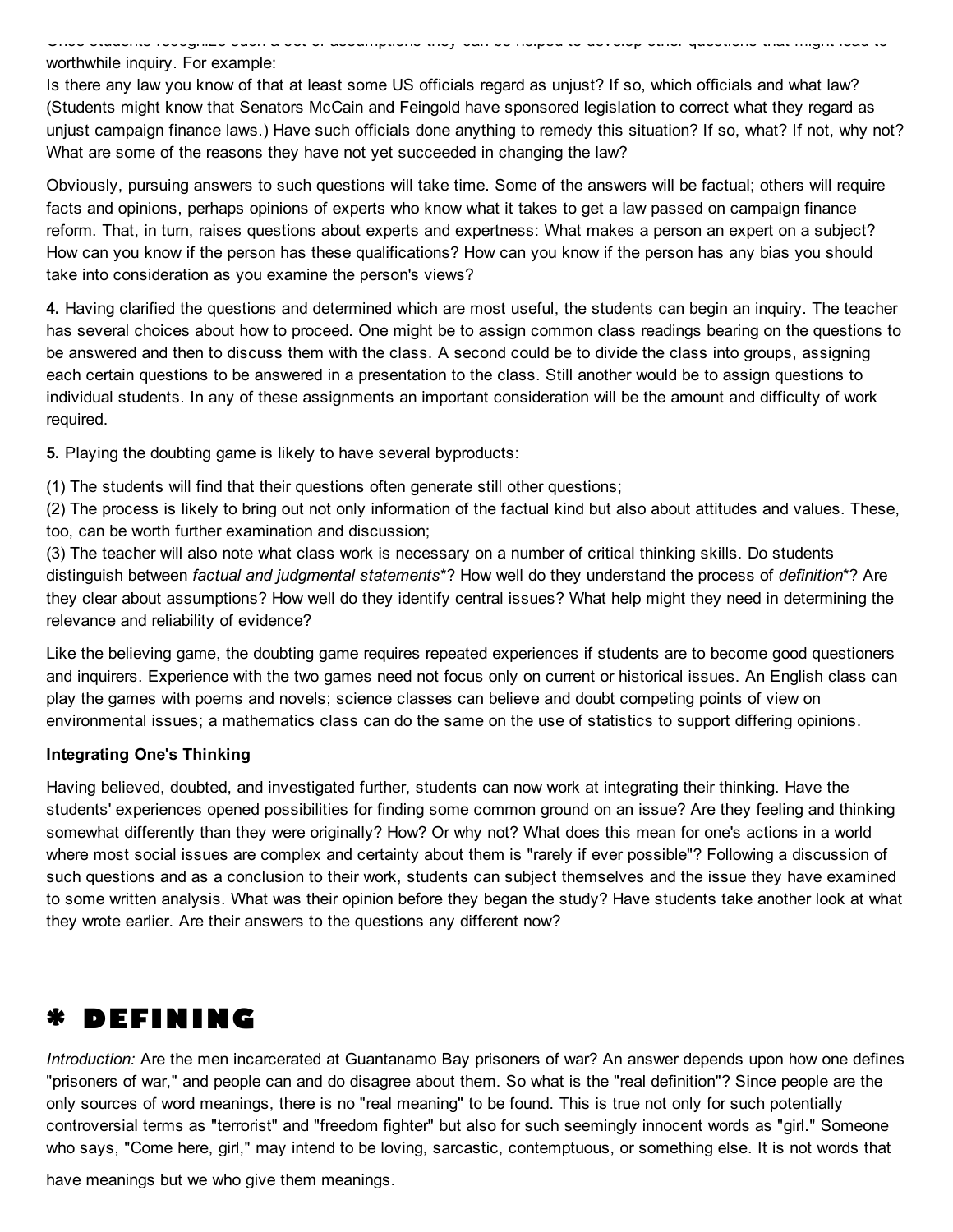1. Ask students to read the following definitions of "friend" and then to determine into which of the categories below them each falls.

a. Diamonds are a girl's best friend.

have meanings but we who give them meanings.

b. A dog is man's best friend.

c. If you want to know what a friend is, read the Biblical story of David and Jonathan.

d. A friend is the opposite of an enemy.

e. A friend is a comrade.

f. The word friend is a noun in sentence e.

Definition by synonym (e) Definition by "word as word" (d, f) Definition by attitude (a, b, c) Definition by operation or by what is happening (c)

Help students to understand that there are multiple ways of defining words, that each serves a different purpose.

2. Have students read the following poem.

#### The Blind Men and the Elephant by John Godfrey Saxe

It was six men of Indostan To learning much inclined, Who went to see the Elephant (Though all of them were blind), That each by observation Might satisfy his mind.

The First approached the Elephant, And happening to fall Against his broad and sturdy side, At once began to bawl: "God bless me! but the Elephant Is very like a wall!"

The Second, feeling of the tusk, Cried, "Ho! what have we here So very round and smooth and sharp? To me 'tis very clear This wonder of an Elephant Is very like a spear!"

The Third approached the animal, And happening to take The squirming trunk within his hands, Thus boldly up and spake: "I see," quoth he, " the Elephant Is very like a snake!"

The Fourth reached out an eager hand, And felt above the knee: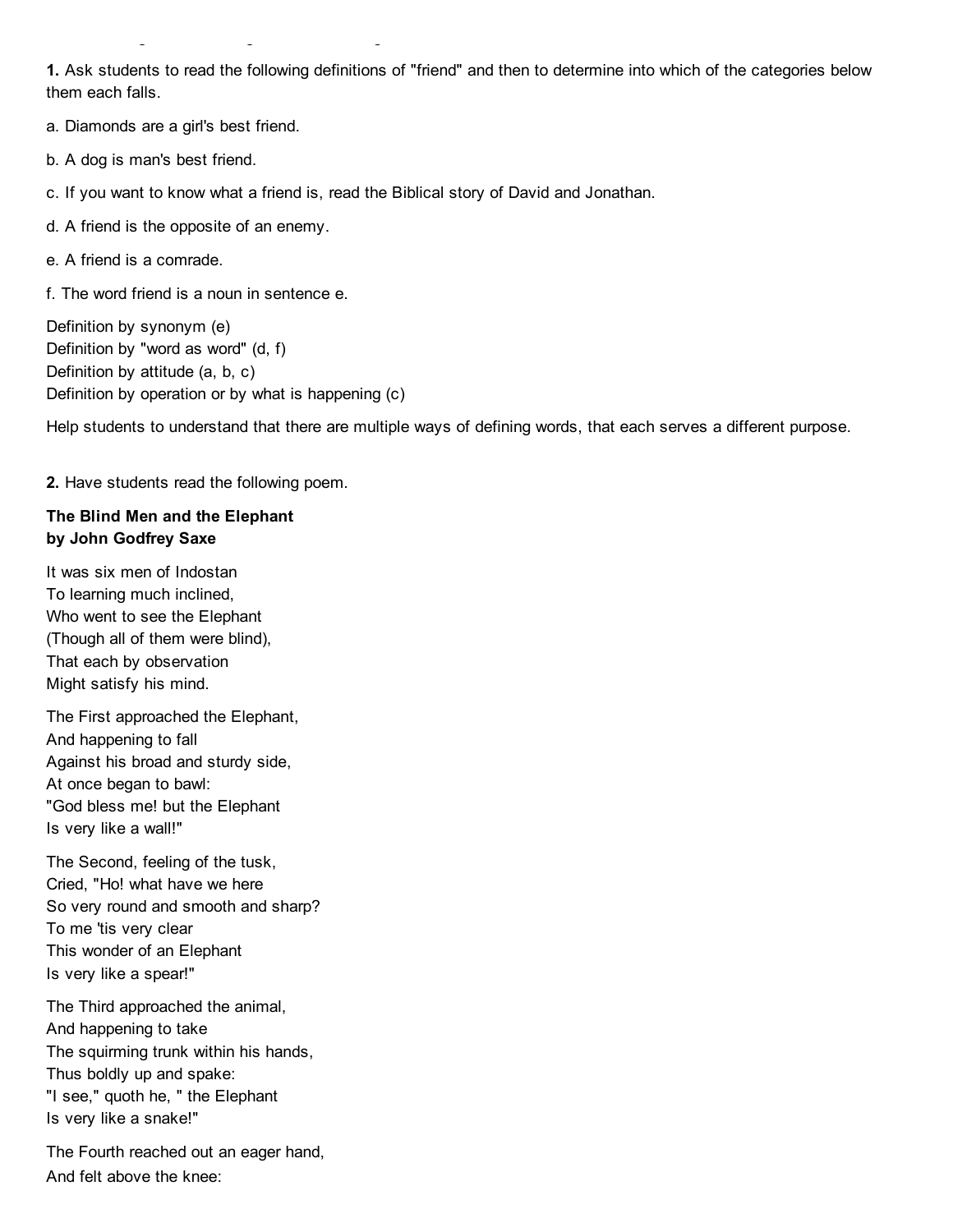"What most this wondrous beast is like Is mighty plain," quoth he; "'Tis clear enough the Elephant Is very like a tree!"

The Fifth, who chanced to touch the ear, Said, "E'en the blindest man Can tell what this resembles most; Deny the fact who can, This marvel of an Elephant Is very like a fan!"

The Sixth no sooner had begun About the beast to grope, Then, seizing on the swinging tail That fell within his scope, "I see," quoth he, "the Elephant Is very like a rope!"

And so these men of Indostan Disputed loud and long, Each in his own opinion Exceeding stiff and strong. Though each was partly in the right They all were in the wrong!"

#### For discussion:

How does the poem suggest any problems of defining? Like the men of Indostan, each of us by our individuality is limited in what we can see. What is "partly in the right" about each of the definitions of "friend" even if none is "in the wrong"?

#### 3. Student exercise

Using each of the four ways of defining "friend," define "unjust law."

Divide students into groups. Ask them to share their definitions and then to pick what they think is the best one. "Best," in this context, means the one that will be most useful in considering whether it would be right to break an "unjust law."

Have each of the definitions chosen read to the class and the best one selected. Students need to recognize that the chosen definition is not the final word, that it limits the group in certain ways but at least allows them to talk about an "unjust law" from the point of view of a shared definition.

Apply the class definition to one or more of the following laws that at least some people have regarded as unjust: the British tax on tea and other items in colonial days; the law allowing only white men to vote; the fugitive slave law; current laws on abortion, marijuana, the income tax.

#### 4. Assignment

Keeping in mind the definition the class has agreed upon, answer the following question in one well-developed paragraph: If you regarded a law as unjust, would you break that law? Why or why not?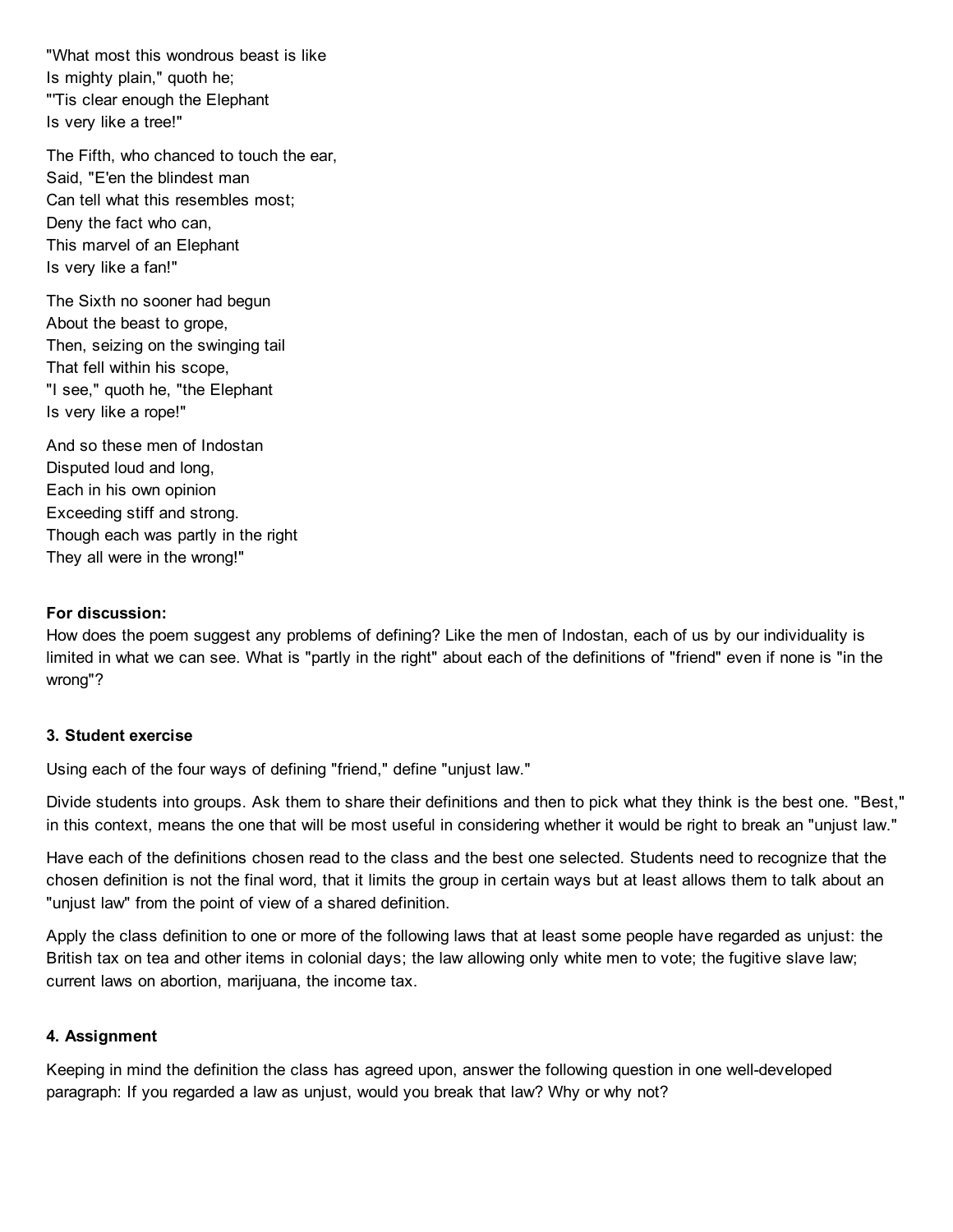## \*\* REPORTS AND JUDGMENTS

In "Civil Disobedience" Thoreau states his belief that some laws are unjust. He tells his readers to break the law if it requires one to be "an agent of injustice." Both of the preceding sentences are factual. Reading the essay verifies that these are his views. Of course Thoreau's statements themselves are judgmental. The words "unjust" in the first sentence and "injustice" in the second as well as his advice about breaking the law are judgmental. So we have factual statements that include Thoreau's opinions.

But what about such statements as, "Thoreau published 'Civil Disobedience' in 1840. He is also the author of 'Self Reliance'"? These sentences are factual in form but are inaccurate. It is therefore useful to use instead the term "report," which may be defined as a verifiable statement that excludes judgmental language but that may or may not be factually accurate.

The following sentences raise still other issues: "Thoreau was jailed for opposing the war with Mexico." The verifiable fact is that he was jailed for refusing to pay the poll-tax, so the sentence, while a report, is factual in form but only partially accurate.

"Civil Disobedience" contains frequent judgments, some of which may look like reports. Thoreau's famous comment that "any man more right than his neighbor constitutes a majority of one already" includes a judgmental term, "more right," and what looks like a report, "a majority of one," but is a rather subtly stated opinion.

Students need to discuss such matters and gain sophistication in distinguishing among different kinds of statements, an essential critical thinking ability.

To help students understand the distinctions between reports (accurate, partially accurate and false) and judgments, the teacher might have them analyze readings and use such exercises as the following.

#### Exercise 1

*Directions:* Mark each sentence either R (report) or J (judgment).

- 1. Laws never made men a whit more just.
- 2. I have paid no poll-tax for six years.
- 3. I was put into jail once on this account, for one night.
- 4. The night in prison was novel and interesting enough.
- 5. There are nine hundred and ninety-nine patrons of virtue to one virtuous man.
- 6. The mass of men lead lives of quiet desperation.
- 7. Our life is frittered away by detail...Simplify, simplify.
- 8. I have traveled a good deal in Concord.
- 9. Thoreau was born in 1920.
- 10. He wrote "Civil Disobedience," *Walden* and *Moby Dick*.

*Note to Teacher:* The first five sentences are from "Civil Disobedience, " the next three from "Walden," the last two invented.

#### Exercise 2

*Directions*: Write five reports and five judgments about "Civil Disobedience." Then exchange papers with a partner and mark each other's sentences either R or J. Discuss.